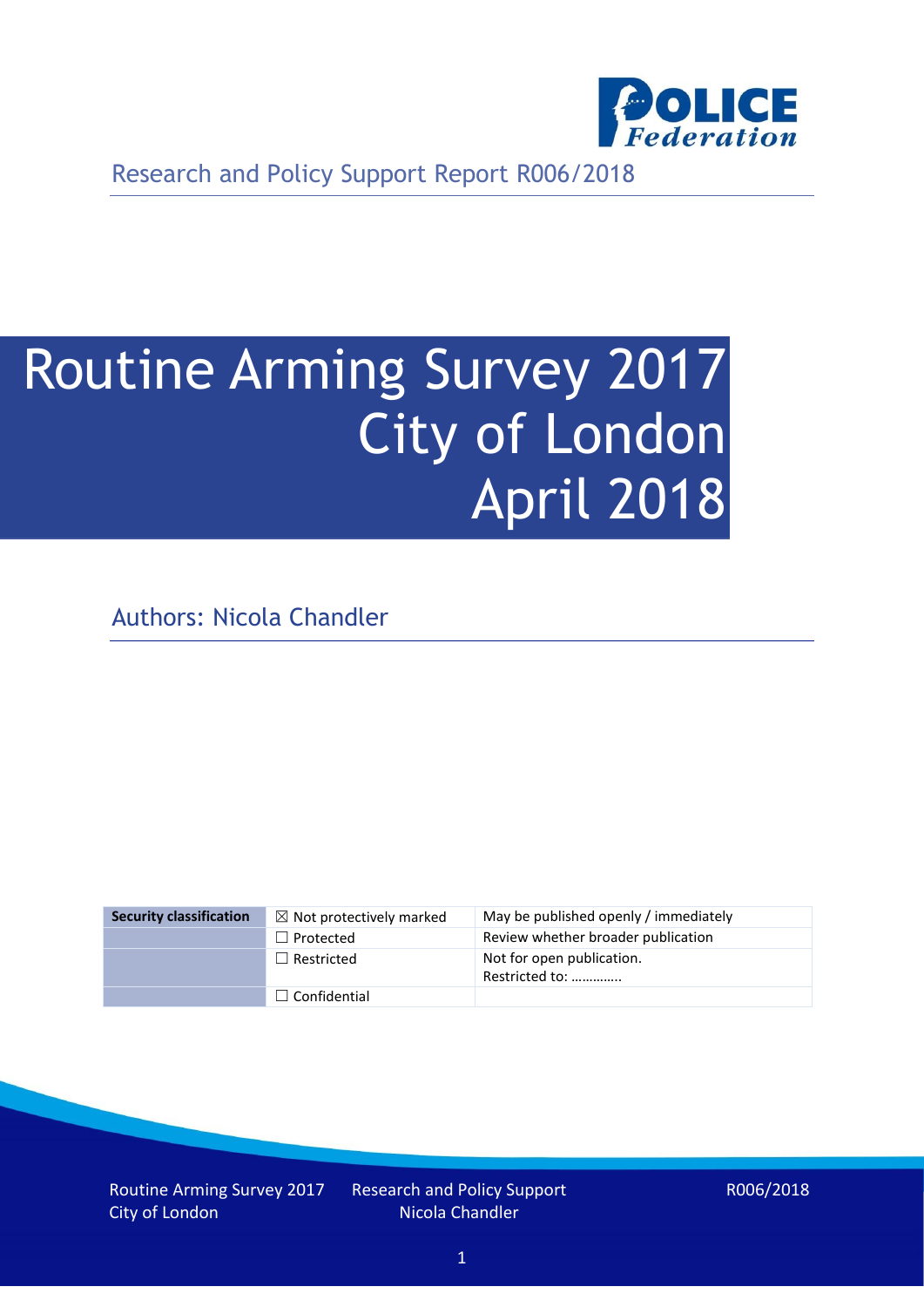# **INTRODUCTION**

This report provides a summary of responses to the PFEW routine arming survey received from respondents in the City of London.

The PFEW routine arming survey was open between 31st July and 1st September 2017. The survey asked respondents about their experiences and attitudes in the following areas:

- Satisfaction with their current access to armed support
- Views on routine arming
- Views on other protective measures and equipment
- The number of times respondents had felt their life had been threatened at work in the last two years

Where appropriate, details of average responses for the police service as a whole are also presented, differences between the national and local responses have not been tested statistically and therefore any differences reported are for guidance only and must be treated with caution.

### **RESPONSE RATE AND RESPONDENTS**

181 responses were received from respondents in the City of London. This reflects a response rate of approximately 27%, based on Home Office figures from 2017. This compares to a national response rate of 27% of federated rank members.

The findings presented in this report have a margin of error of 6%. This margin of error has been calculated using the number of responses received from officers in the City of London compared to the number of officers in the force as a whole. A margin of error of 5% or less is generally considered to be within the normal bounds of academic rigor. If this threshold has not been met, the results from this report must be interpreted more cautiously. However the relatively small number of officers in this force makes attaining a low margin of error more difficult, and the response rate itself is in line with the national response rate for survey.

80% of responses from the City of London were received from male officers and 20% of responses were from female officers. 69% of respondents were Constables, 17% were Sergeants and 14% were Inspectors or Chief Inspectors.

29% of respondents said that they were in a frontline role.

Routine Arming Survey 2017 City of London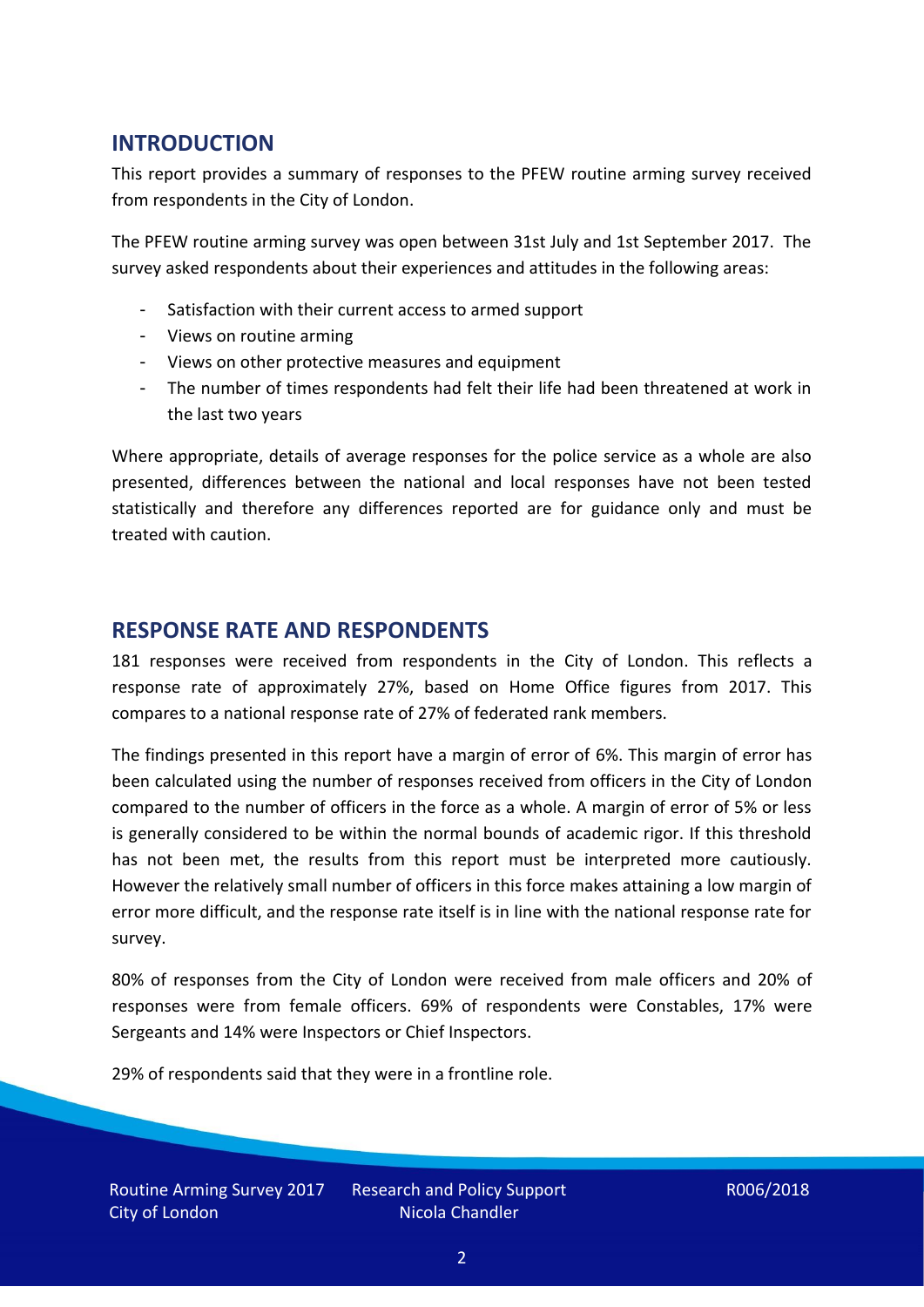# **SATISFACTION WITH CURRENT ARMED SUPPORT**

Of those respondents who had a view, 85% within the City of London said that they were either very or fairy satisfied that armed support would be readily available should they require it. In comparison, 15% were either not very or not at all satisfied that armed support would be available.

Nationally, 43% of respondents were either very or fairly satisfied that armed support would be readily available should they require it.

|                                                                                               | <b>Very satisfied</b> | <b>Fairly</b><br>satisfied | Not very<br>satisfied | Not at all<br>satisfied |
|-----------------------------------------------------------------------------------------------|-----------------------|----------------------------|-----------------------|-------------------------|
| How satisfied are you<br>that armed support is<br>readily available should<br>you require it? | 34%                   | 52%                        | 13%                   | 2%                      |

## **VIEWS ON ROUTINE ARMING**

42% of respondents within the City of London said that they were in favour of routine arming, insofar as they felt all officers should receive appropriate training and be armed at all times when on duty. This compares to 34% of respondents across England and Wales as a whole.

| All police officers<br>should receive<br>appropriate training<br>and be armed at all<br>times when on duty | All police officers<br>should receive<br>appropriate training<br>and firearms should<br>be issued to them as<br>and when necessary | <b>Firearms should not</b><br>be issued to all<br>police officers, but<br>more officers should<br>receive appropriate<br>training and be issue | The present number<br>of officers who are<br>specially trained to<br>carry firearms is<br>about right |
|------------------------------------------------------------------------------------------------------------|------------------------------------------------------------------------------------------------------------------------------------|------------------------------------------------------------------------------------------------------------------------------------------------|-------------------------------------------------------------------------------------------------------|
| 42%                                                                                                        | 14%                                                                                                                                | 37%                                                                                                                                            | 7%                                                                                                    |

60% of respondents within the City of London said that they would be prepared to be routinely armed whilst on duty. Nationally, this proportion was 55%. 13% of respondents within the City of London, said that they would not carry a firearm whilst on duty under any circumstances, compared to 11% of respondents in England and Wales as a whole.

Routine Arming Survey 2017 City of London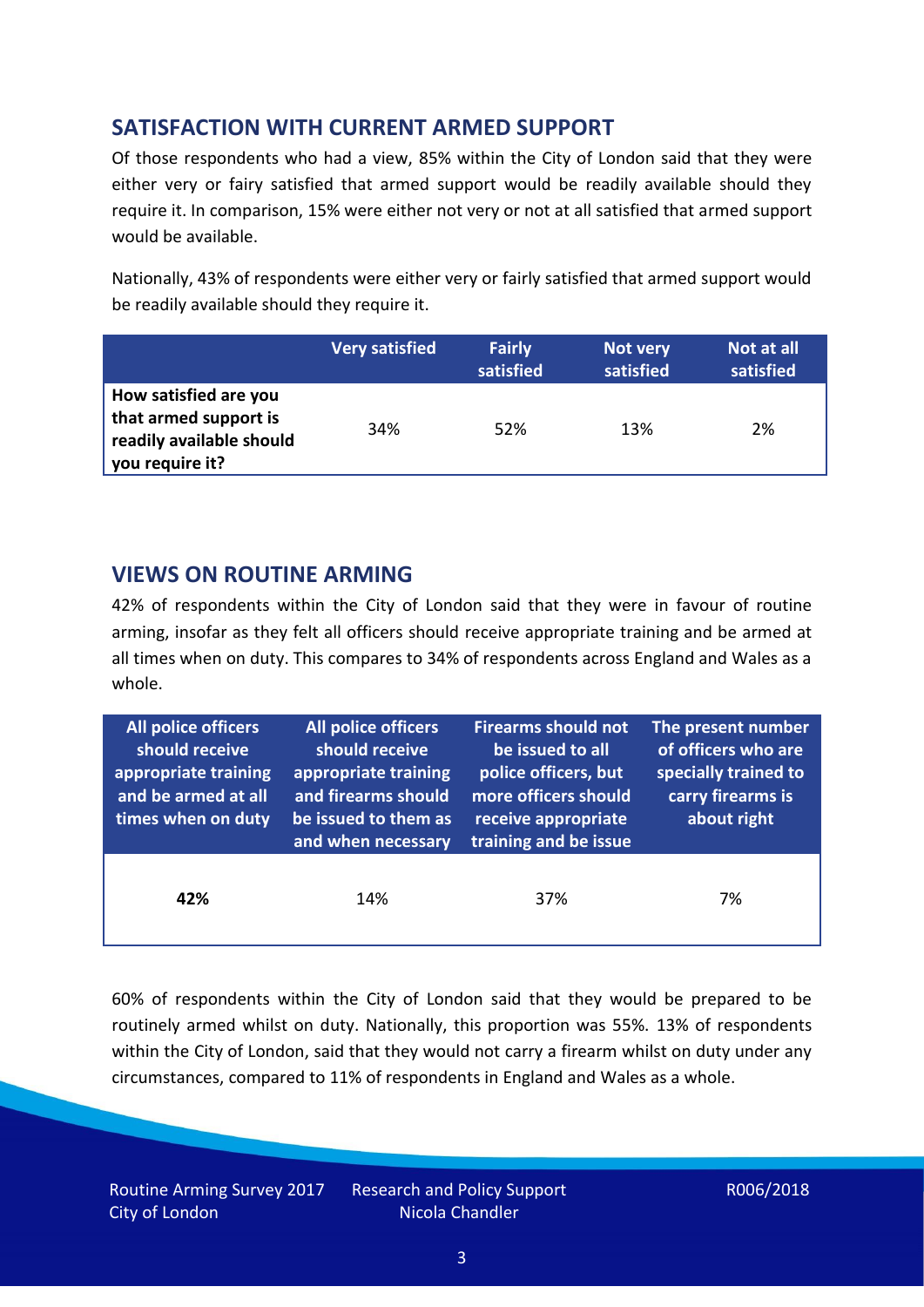| I would be prepared<br>to carry a firearm at<br>all times on duty | I would be prepared<br>to carry a firearm<br>whilst on duty if<br>necessary | I would be prepared<br>to carry a firearm<br>whilst on duty if<br>ordered to do so | Under no<br>circumstances would<br>I carry a firearm<br>whilst on duty |
|-------------------------------------------------------------------|-----------------------------------------------------------------------------|------------------------------------------------------------------------------------|------------------------------------------------------------------------|
| 60%                                                               | 19%                                                                         | 8%                                                                                 | 13%                                                                    |

## **VIEWS ON OTHER PROTECTIVE MEASURES AND EQUIPMENT**

36% of respondents in the City of London (for whom it is applicable to their role), said that they currently had access to double crewing at all times whilst on duty; 80%, said that they wanted access to double crewing at all times whilst on duty.

The proportion of respondents in the City of London who said that they have access to double crewing at all times on duty is higher than the national figure, where 11% of respondents have access to double crewing.

27% of respondents in the City of London (for whom it is applicable to their role), had access to Taser at all times whilst on duty; in comparison 79% said that they wanted to have access to Taser at all times whilst on duty.

The proportion of respondents in the City of London who have access to Taser at all times whilst on duty is higher than the proportion of respondents in England and Wales who had access to Taser at all time, which was 22%.

44% of respondents in the City of London (for whom it is applicable to their role), currently had access to Body Worn Video at all times whilst on duty; 70% wanted access to Body Worn Video at all times.

The proportion of respondents in the City of London who have access to Body Worn Video at all times whilst on duty is lower than in England and Wales as a whole; nationally 55% of respondents reported having access to Body Worn Video at all times whilst on duty.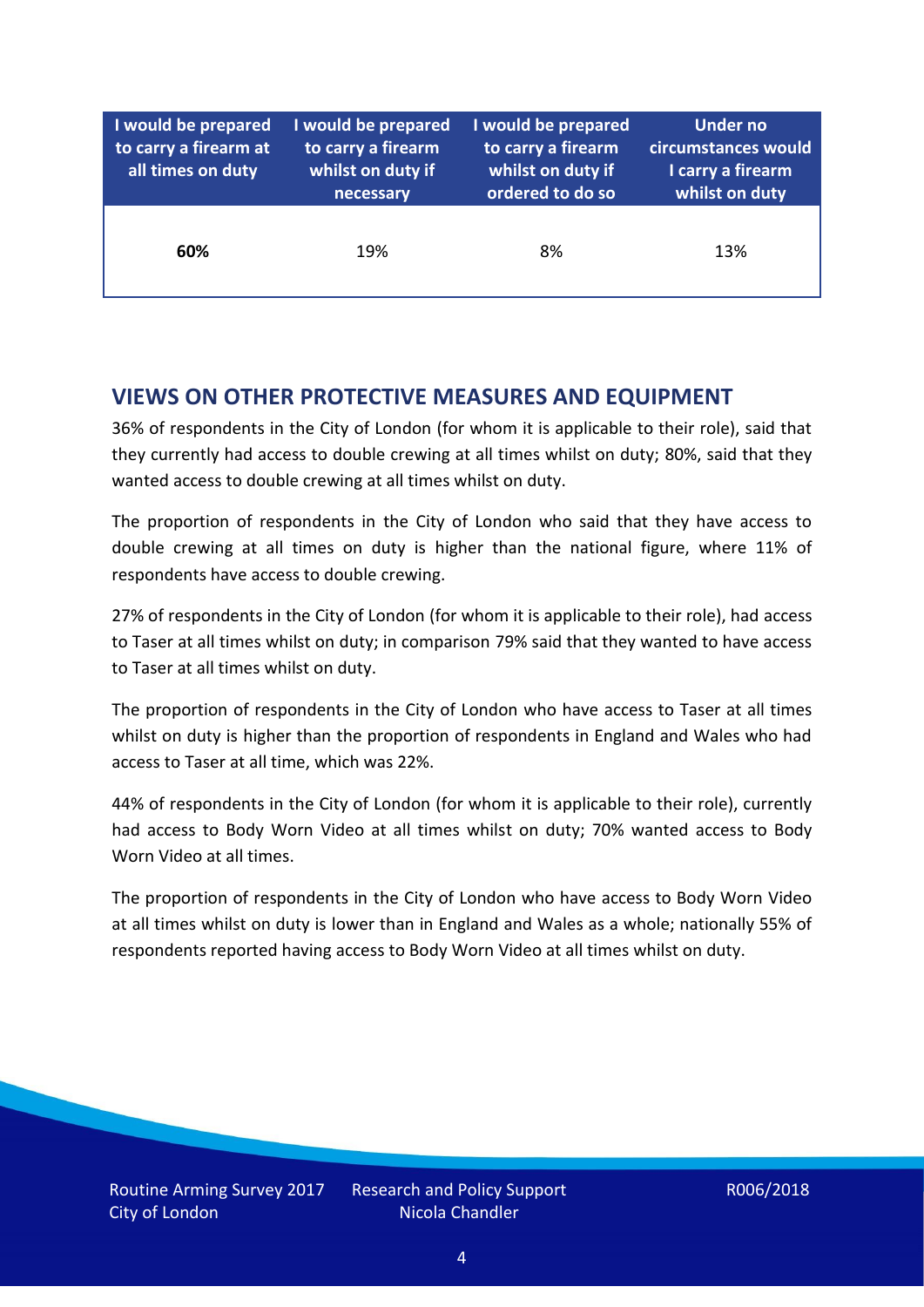| Officers regularly have access to (for<br>whom its applicable to their role): | <b>Double</b><br>crewing | <b>Body Worn</b><br><b>Video</b> | <b>Taser</b> |
|-------------------------------------------------------------------------------|--------------------------|----------------------------------|--------------|
| <b>Never</b>                                                                  | 6%                       | 40%                              | 55%          |
| When deemed necessary by an officer<br>with appropriate authority             | 6%                       | 2%                               | 4%           |
| Upon my request whilst I am on duty                                           | 5%                       | 6%                               | 5%           |
| At all times whilst I am on duty                                              | 36%                      | 44%                              | 27%          |

### **THREATS TO LIFE**

36% of respondents in the City of London said that they had felt that their life was in serious danger at least once in the last two years as a result of a threat by a member the public whilst on duty. This is lower than the 54% of respondents within England and Wales as a whole who felt that their life had been in serious danger in the last two years.

A more detailed breakdown of the number of times respondents in the City of London felt that their life had been in serious danger in the last two years is provided below.

|                                                                                                                                                                              | <b>None</b> | <b>One</b> | Two | Three to<br>four | <b>Five to</b><br><b>six</b> | <b>Seven</b><br>or more |
|------------------------------------------------------------------------------------------------------------------------------------------------------------------------------|-------------|------------|-----|------------------|------------------------------|-------------------------|
| How many times in the<br>last two years have you<br>felt that your life was in<br>serious danger as a result<br>of a threat by a member<br>of the public, whilst on<br>duty? | 64%         | 11%        | 13% | 5%               | 5%                           | 2%                      |

Routine Arming Survey 2017 City of London